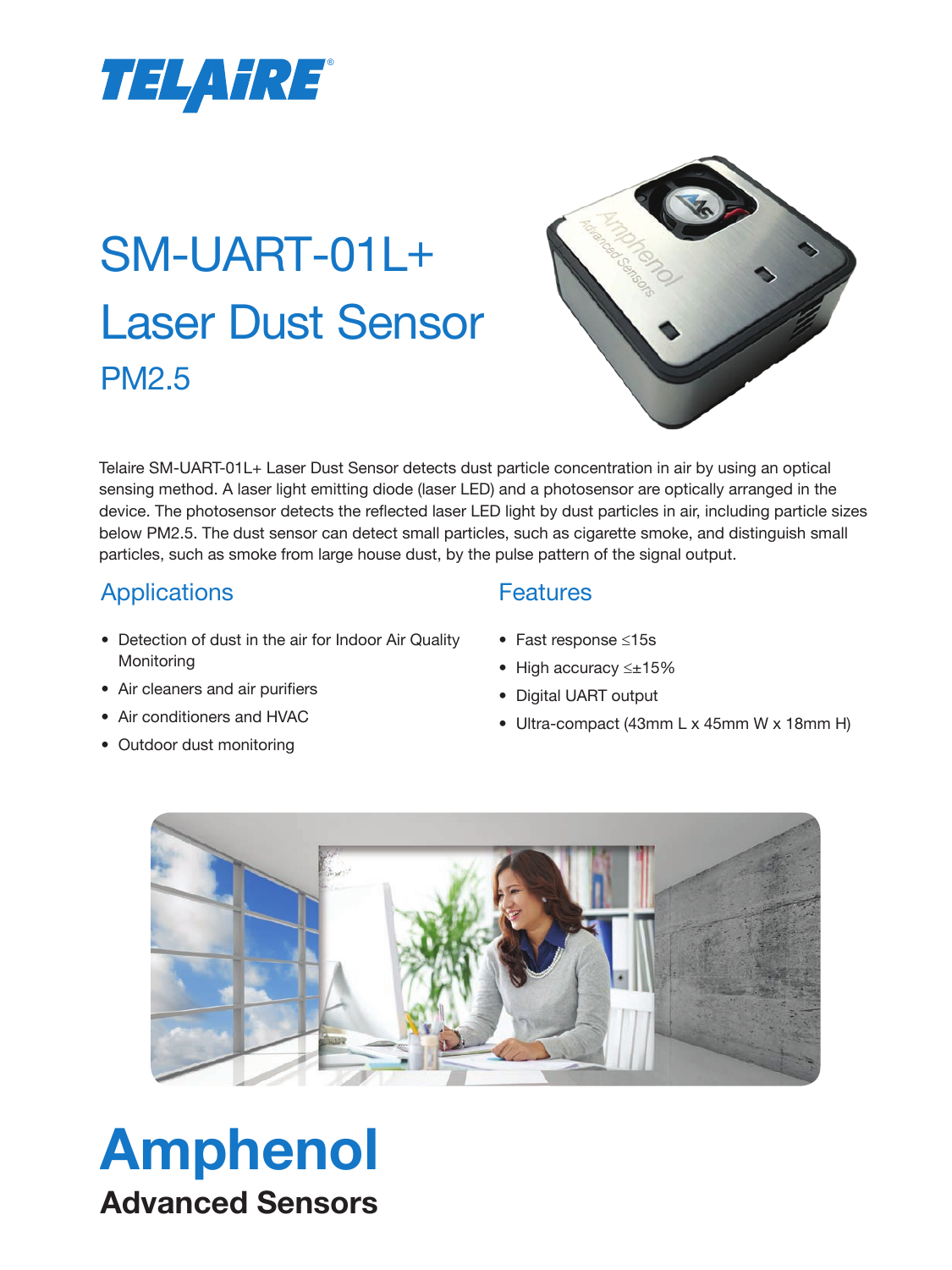# SM-UART-01L+ Dust Sensors

### **Electrical Parameters**

| <b>Absolute Maximum Ratings</b>   |                             |                |      |
|-----------------------------------|-----------------------------|----------------|------|
| Parameter                         | Symbol                      | Rating         | Unit |
| <b>Supply Voltage</b>             | $V_{_{CC}}$                 | $4.8 \sim 5.2$ | V    |
| <b>Operating Temperature</b>      | opr                         | $-10 \sim 50$  | °C   |
| <b>Storage Temperature</b>        | $\mathsf{T}_{\mathsf{stg}}$ | $-20 \sim 70$  | °C   |
| Operating Humidity <sup>[1]</sup> | RH -<br>opr                 | $35 \sim 85$   | ℅    |
| Storage Humidity <sup>[1]</sup>   | RH J                        | $35 \sim 85$   | ℅    |

# **Block Diagram**



## **Electro-Optical Characteristics**

| Parameter                                            |                          | Symbol                     | <b>Minimum</b>           | <b>Typical</b>               | Maximum | <b>Unit</b>       |
|------------------------------------------------------|--------------------------|----------------------------|--------------------------|------------------------------|---------|-------------------|
| Particle Size                                        |                          | D                          | 0.3                      | 2.5                          | 10      | um                |
| <b>Detection Range</b>                               |                          | D<br>'rea                  |                          |                              | 999     | ug/m <sup>3</sup> |
| Resolution                                           |                          | R                          | $\overline{\phantom{a}}$ |                              |         | ug/m <sup>3</sup> |
| Detection Error <sup>[2]</sup>                       | 0 ~100ug/ $m^3$          | $D_{\text{err}}$           | $\overline{\phantom{a}}$ | $\overline{\phantom{0}}$     | $+/-15$ | ug/m <sup>3</sup> |
|                                                      | $>100$ ug/m <sup>3</sup> |                            | $\overline{\phantom{a}}$ | $\qquad \qquad \blacksquare$ | $+/-15$ | %                 |
| Response Time                                        |                          | rsp <sup>-</sup>           |                          | 10                           |         | s                 |
| <b>Supply Voltage</b>                                |                          | $\mathsf{V}_{\mathrm{cc}}$ | $\overline{\phantom{0}}$ | 5<br>Ripple<30mV             |         | V                 |
| <b>Current Consumption</b>                           |                          | 'cc                        | $\overline{\phantom{0}}$ |                              | 100     | mA                |
| Signal Output (RX, TX)<br>L<0.8 @ 3.3V, H>2.7 @ 3.3V |                          |                            |                          |                              |         |                   |

[1] Non-Condensing [2] Testing at T=25°C, RH=40-60%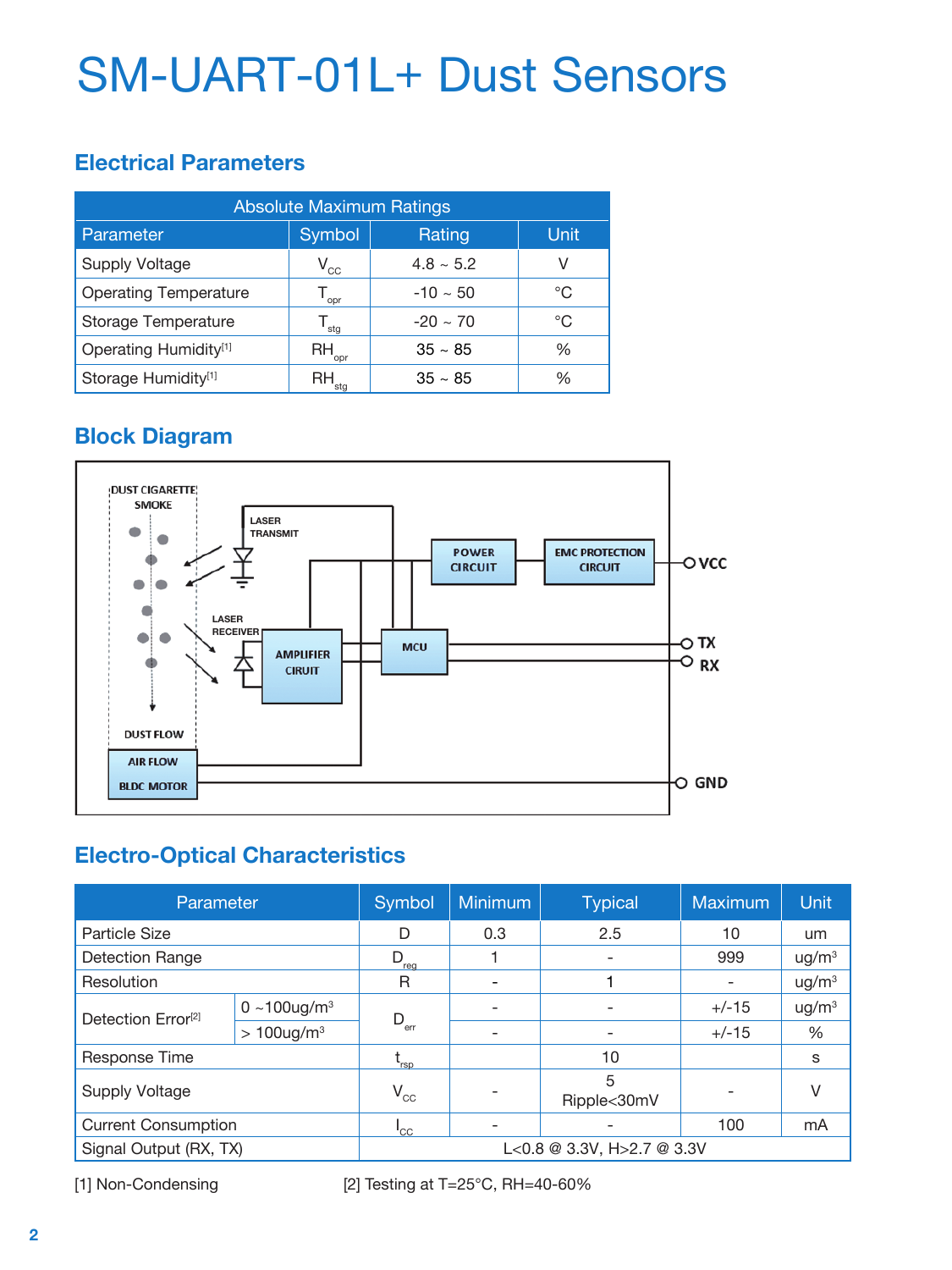# SM-UART-01L+ Electrical Characteristics

### **Connector**

| <b>Name</b> | Part No.   | <b>Description</b> | Manufacturer |
|-------------|------------|--------------------|--------------|
| Connector   | A1251WR-8P |                    |              |
| Housing     | A1251H-8P  | 1.25mm pitch       | <b>CJT</b>   |
| Terminal    | A1251-TP   |                    |              |

## **Alternative Connectors**

| Part No.         | <b>Maker</b> |
|------------------|--------------|
| 440146-8         | TF.          |
| 10114826-00008LF | Amphenol FCI |

|                  |            |                             |                  | 18 <sub>mm</sub> |                  |            |
|------------------|------------|-----------------------------|------------------|------------------|------------------|------------|
|                  |            | <b>PIN MAP</b>              |                  |                  |                  |            |
| PIN <sub>1</sub> | <b>NC</b>  | Not connected               |                  |                  | PIN <sub>1</sub> | <b>NC</b>  |
| PIN <sub>2</sub> | <b>NC</b>  | Not connected               |                  |                  | PIN <sub>2</sub> | <b>NC</b>  |
| PIN <sub>3</sub> | <b>NC</b>  | Not connected               |                  |                  | PIN <sub>3</sub> | <b>NC</b>  |
| PIN4             | <b>TXD</b> | UART Transceiver @ 3.3V TTL |                  |                  | PIN4             | <b>TXD</b> |
| PIN <sub>5</sub> | <b>RXD</b> | UART Receiver @ 3.3V TTL    | <b>PIN 8&lt;</b> |                  | PIN <sub>5</sub> | <b>RXD</b> |
| PIN <sub>6</sub> | NC.        | Not connected               |                  |                  | PIN <sub>6</sub> | <b>NC</b>  |
| PIN7             | <b>GND</b> | Ground                      | <b>PIN</b>       |                  | PIN7             | <b>GND</b> |
| PIN <sub>8</sub> | <b>VCC</b> | Input supply voltage        |                  |                  | PIN <sub>8</sub> | <b>VCC</b> |

# **Communication Protocol**

| <b>UART Serial Configuration</b> |          |  |
|----------------------------------|----------|--|
| <b>Baud rate</b>                 | 9600 bps |  |
| Data bits                        | x        |  |
| Parity                           | None     |  |
| Stop bits                        |          |  |

See Application Guide for full detail of protocol. (Document ID: AAS-916-136A)